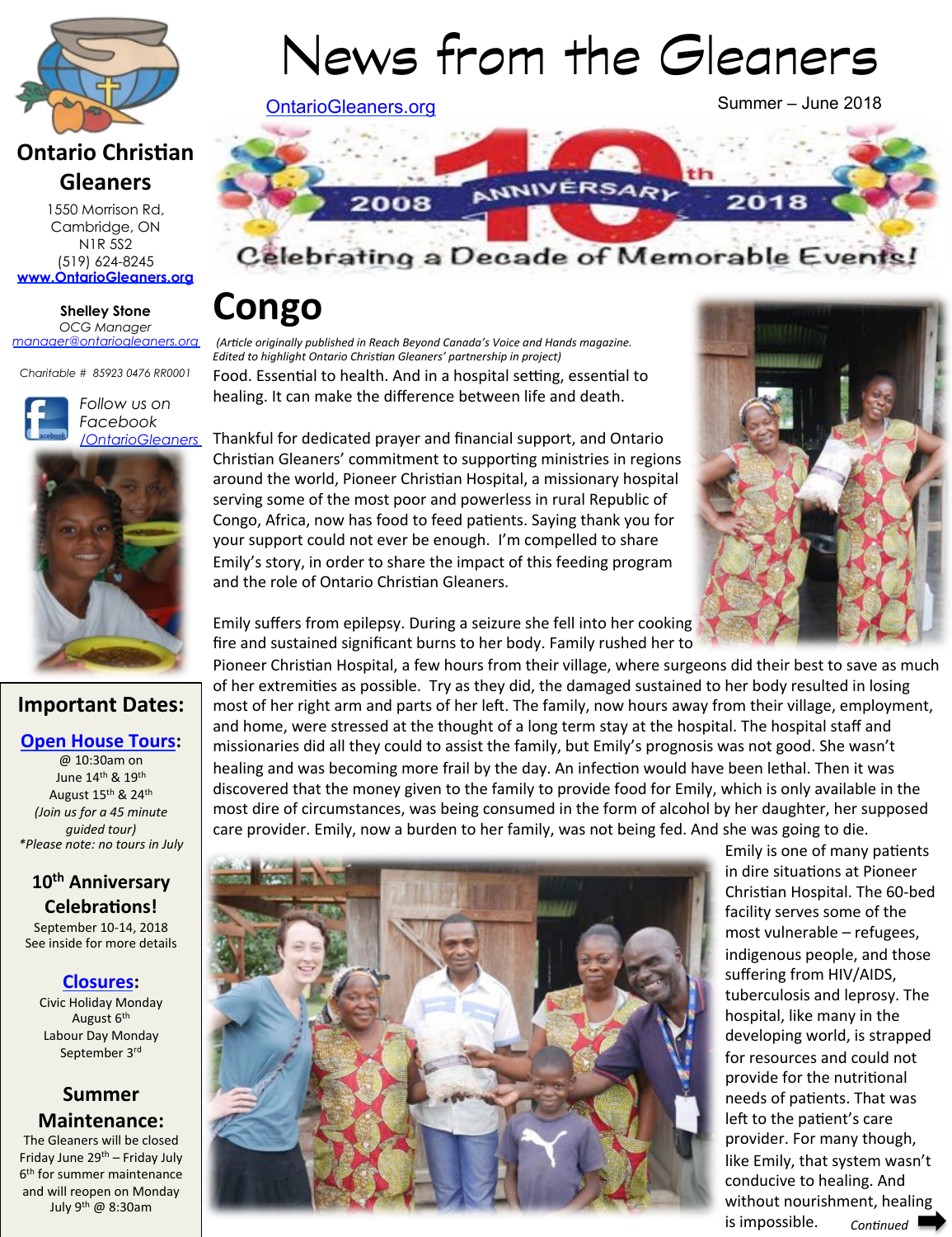#### *(continued from front page...)*

Candice Scatliff, a Reach Beyond Canada missionary and nutritionist, was compelled to pursue a solution. After visiting the hospital in 2016, God burdened her with the seemingly impossible task of creating a feeding program that would meet the nutritional needs of all inpatients. A funding campaign was launched and the Lord provided! Thankfully, rice and beans were in abundant supply locally, but produce, which contains micronutrients so essential to healing and boosting the immune system, was scarce. An adequate and sustainable source of produce was needed in order to get a feeding program off the ground. And this is where Ontario

Christian Gleaners stepped in. The dehydrated produce packs were exactly what the hospital's feeding program needed: an easy to store, prepare, and plate source of micronutrients in sustainable and adequate supply for all inpatients.

Candice returned to the Congo in 2017 to implement the feeding program, she notes that "an important aspect of the Gleaners' product is how quick and easy it is to prepare. The hospital's staff prepares the food over open fires, so the less time and firewood required, the better!" Operating on a strict budget and with limited space and skill, the hospital now meets the daily nutritional needs of all patients - a feat that was once seemingly

impossible, now fulfilled by God!

The feeding program started two weeks



into Emily's hospital stay. Thanks to these hot nourishing meals she made a complete turnaround in her recovery. A victory step was when she was able to feed herself independently (pictured). More importantly, staying at a mission hospital Emily learned about Jesus. She now attends the hospital's chapel and can be seen praying to our powerful God. Emily's victory story is one of many at Pioneer Christian Hospital. Thank you for being part of the body of Christ that supplied what she needed in order to hear about her Saviour and Redeemer. To God be the glory! - *Candice Scatliff*

**Reach Beyond Canada Missionary** For more information:  *www.missiongo.org/donate/projects-detail/food-healing-1*

# **Fundraising Dinner**

Ukraine, Philippines, Congo, Sierra Leone...

An evening of powerful &

Gleaners Stats 2018...

- $\triangleright$  Sent out
	- 2.6 million servings of dried vegetable mix (35,895kg)
	- 1560kg of dried fruit
	- 11,892kg of other dried products
- $\triangleright$  Sent to
	- 13 different countries
- $\triangleright$  Sent by
	- 20 different mission groups/ organizations



informative presentations by guest speakers and videos highlighted the use and importance of Gleaners' food products in ministries around the world and most importantly the blessings of God on this work. Over \$45,000 was raised to support the general operating fund of the Gleaners. We are truly grateful. Thanks be to God!







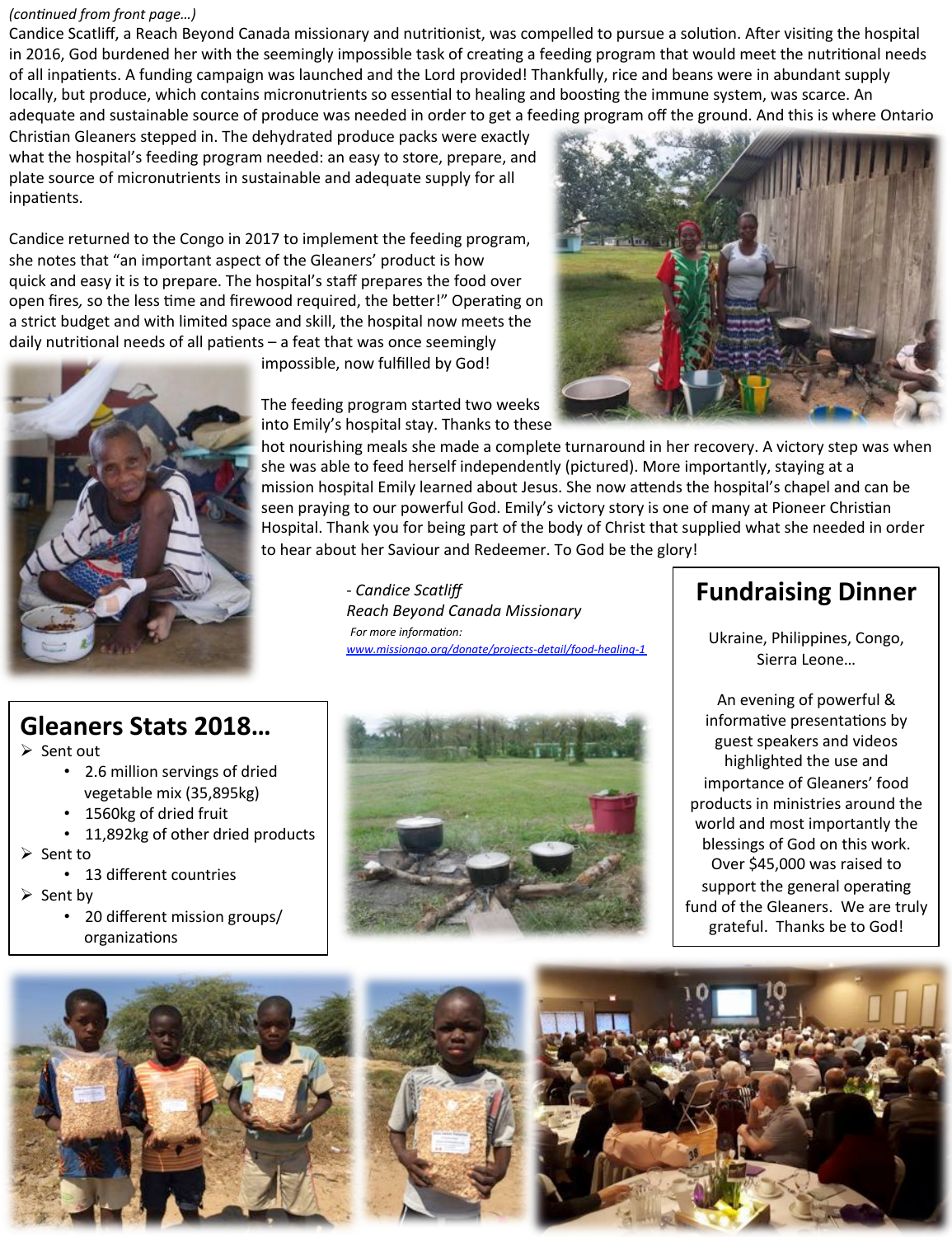

*Preparing food for 4800 people in Malawi & the* children eating every last bit! (MSC Canada)





# Celebrating 10 Years of Blessings!

September 10-14, 2018

Tours @ 11am

## Try the Gleaners food! Lunch served each day at 11:50am

Missions presentations from around the world.

Mini-Marketplace - your opportunity to purchase products made by artisans in developing countries.

**Feeding a village in Sierra Leone** *(MissionGo)*